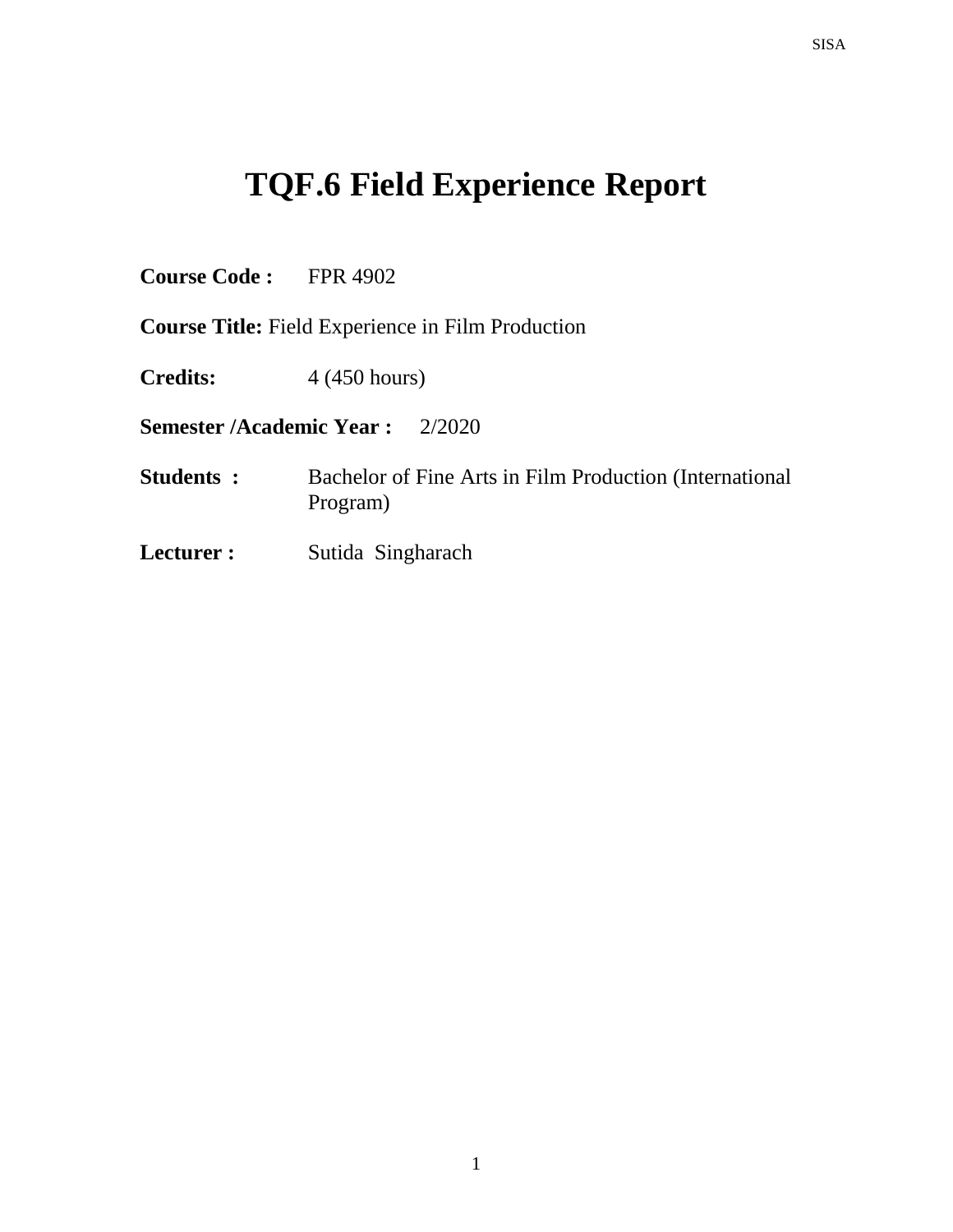## **Field Experience Report**

**Institution** : Suan Sunandha Rajabhat University

**Campus/Faculty/Department** : SuanSunandha International School of Art (SISA), Salaya

# **Section1: General Information**

**1. Course Code and Title : FPR** 4902 Field Experience in Film Production

**2. Pre-requisite (if any):** None

# **3. Faculty Member(s) Teaching the Course and Sections**

Sutida Singharach

**Sections:** Everyday

# **4. Semester and Academic Year** Semester 2, Academic Year 2019

# **5. Venue**

The place that the student internship.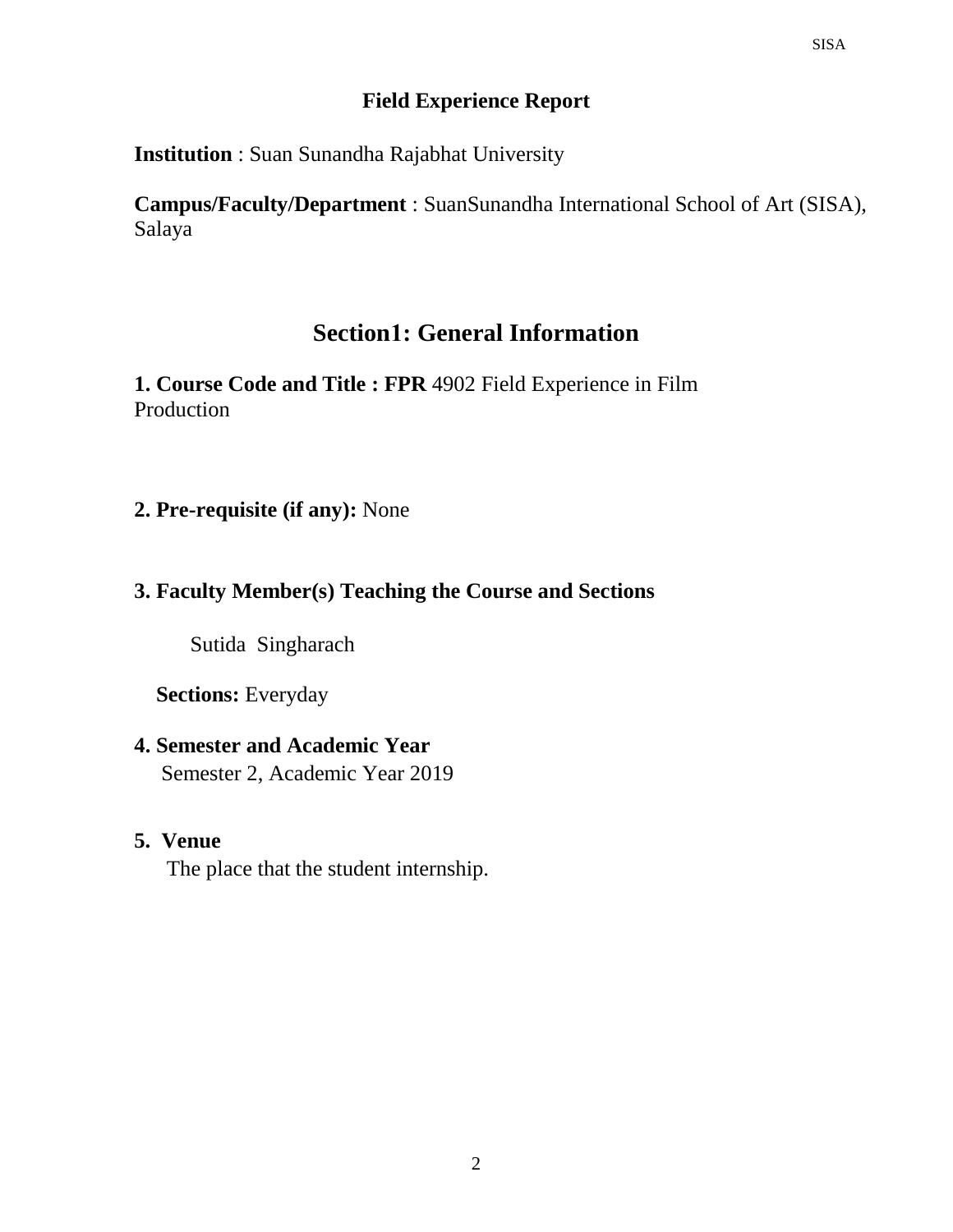# **Section 2 : Implementation that Differs from Field Experience Plan**

# **1. Student Preparation**

(1) Orientation by the program prior to the cooperative education program;

(2) Study tour or institutional visit to the host workplace;

(3) Handbook and Forms (Leave Form, Student Record Form, Student Evaluation Form, Rubric Assessment Criteria)

# **2. Advisor/supervisor preparation**

SISA contacts the required host workplace and sends an official letter to the workplace at least one month before the cooperative education program begins.

# **3. Field Supervisor at workplace preparation**

(1) The workplaces selected for cooperative education program under MOU with SISA.

 (2) The workplaces selected for cooperative education program are expected to provide documents for student practice. Document may include research or trade/professional journal articles, policy manuals, and electronic sources.

 (3) The workplaces selected for cooperative education program are expected to provide supervisor for internship students.

 (4) The host supervisor gives assignments, monitors, and evaluates tasks and projects for student's experiences.

#### **4. Changes on Field Experience**

None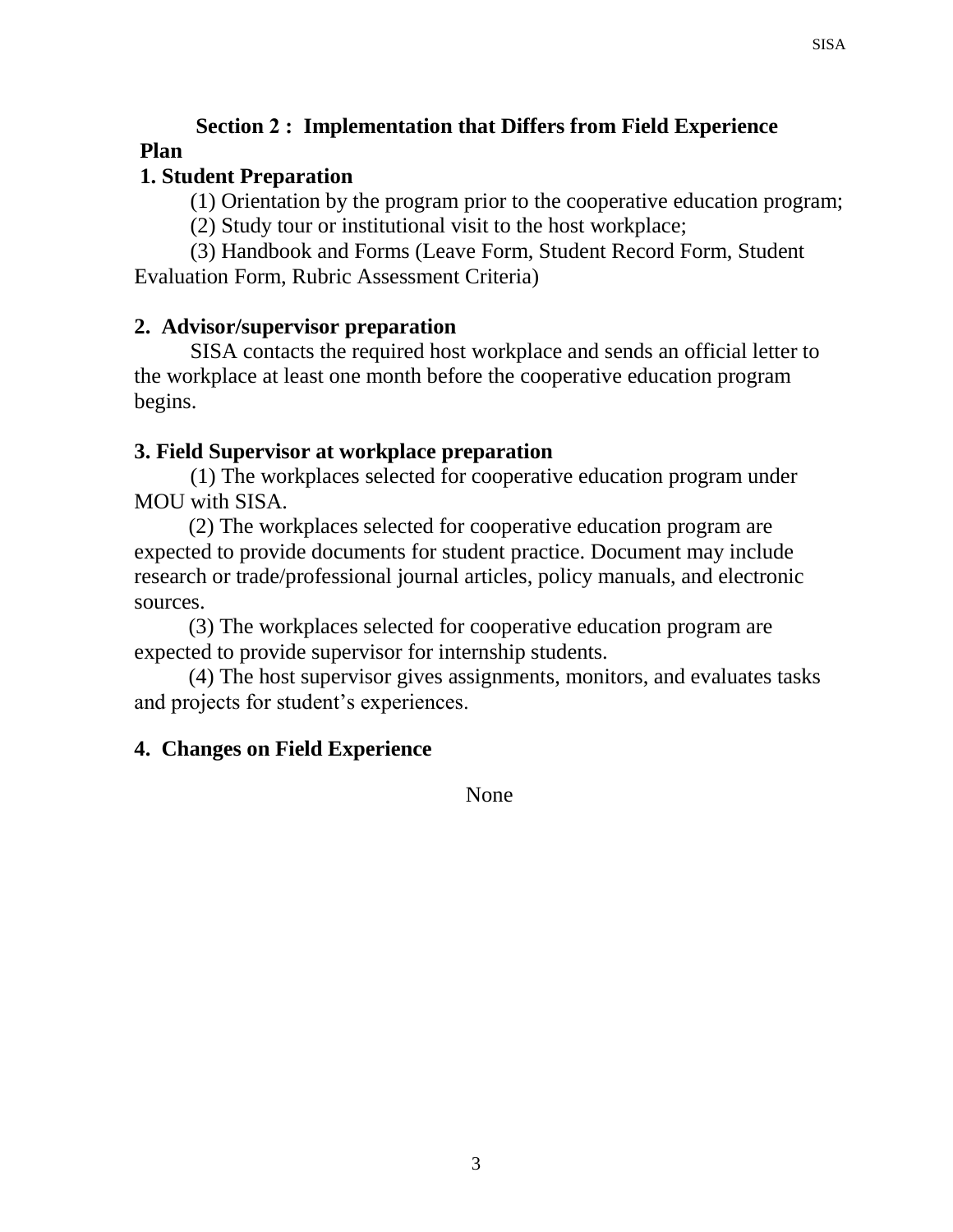# **Section 3 Result**

1. Number of students who registered field experience: 4 students

#### 2. Number of students at the end of field experience: 4 students

3. Number of students who withdraw: None

4. Variability of scores level (grade)

| Student's score as percentage | Grade       | <b>Total</b>   | Percentage |
|-------------------------------|-------------|----------------|------------|
| $86 - 100$                    | $\mathbf A$ |                |            |
| $82 - 85$                     | $A -$       |                |            |
| $78 - 81$                     | $B+$        | $\blacksquare$ |            |
| $74 - 77$                     | B           |                |            |
| $70 - 73$                     | <b>B-</b>   |                |            |
| $66 - 69$                     | $C+$        |                |            |
| $62 - 65$                     | $\mathbf C$ |                |            |
| $58 - 61$                     | $C-$        |                |            |
| $54 - 57$                     | $D+$        |                |            |
| $50 - 53$                     | D           |                |            |
| $46 - 49$                     | D-          |                |            |
| $0 - 45$                      | F           |                |            |
|                               | I           |                |            |
|                               | W           |                |            |

#### 5. Factors Influenced field experience

Doing school-based research helped the students to have more experiences than learning in the class.

# **Section 4: Problems and Management Impact**

1. Management problem from institution and/or workplace None

2. Impact towards students' learning

Research results showed the effectiveness ratio of field experiences impact towards students about 49.99

3. Solutions to avoid problem and obstacles in the future (if any).